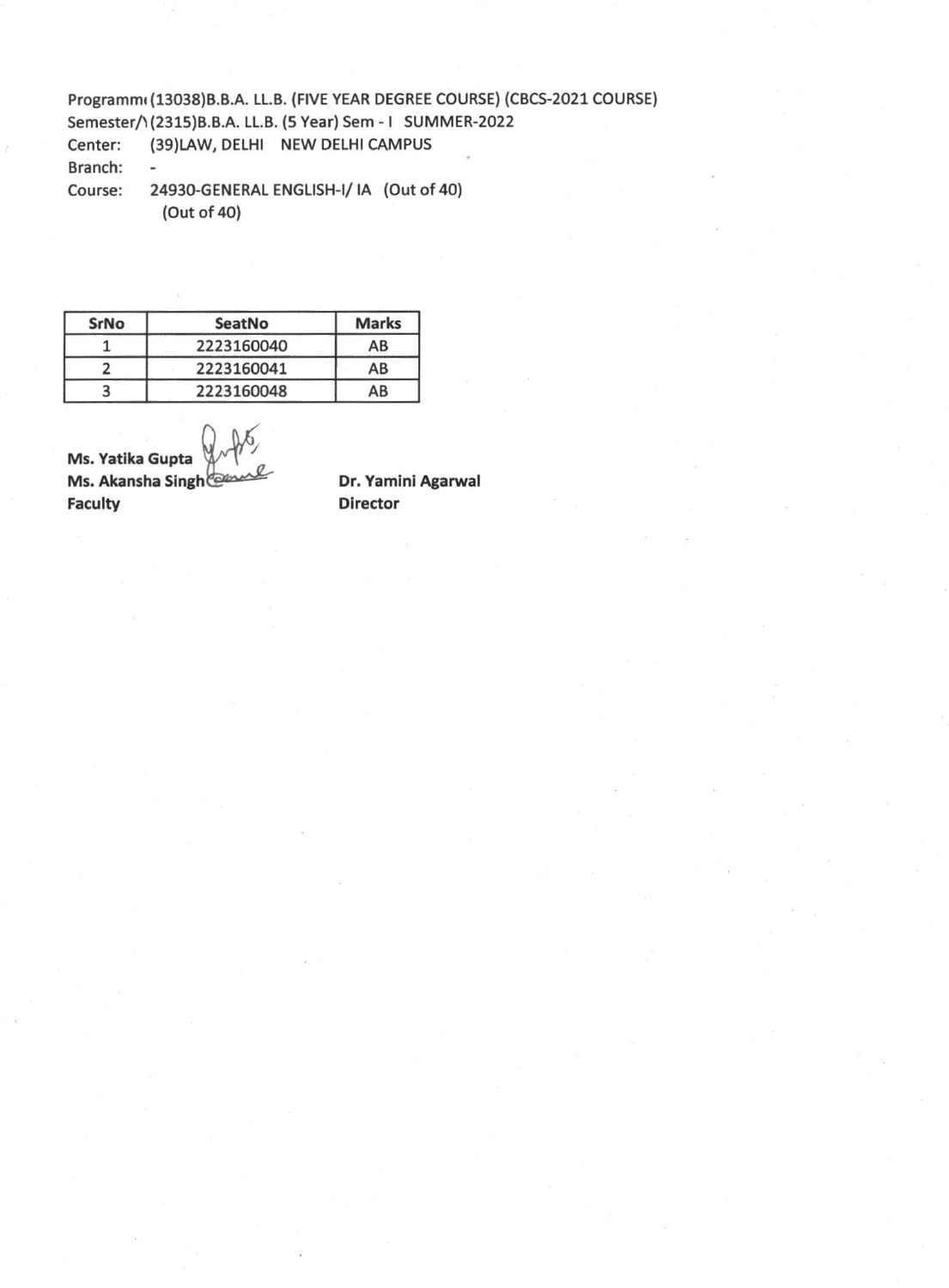Programm (13038) B.B.A. LL.B. (FIVE YEAR DEGREE COURSE) (CBCS-2021 COURSE) Semester/1(2315)B.B.A. LL.B. (5 Year) Sem - I SUMMER-2022 Center: (39)LAW, DELHI NEW DELHI CAMPUS Branch: - Course: 24932-SOCIOLOGY-I (GENERAL PRINCIPLES)/ IA (Out of 40) (Out of 40)

**SrNo SeatNo Marks**  1 2223160040 AB 2 2223160041 AB 3 2223160053 AB

**Ms. Yatika Gupta Ms. Akansha Singh @ce Faculty**   $\widetilde{\mathcal{C}}$ 

**Dr. Yamini Agarwal Director**